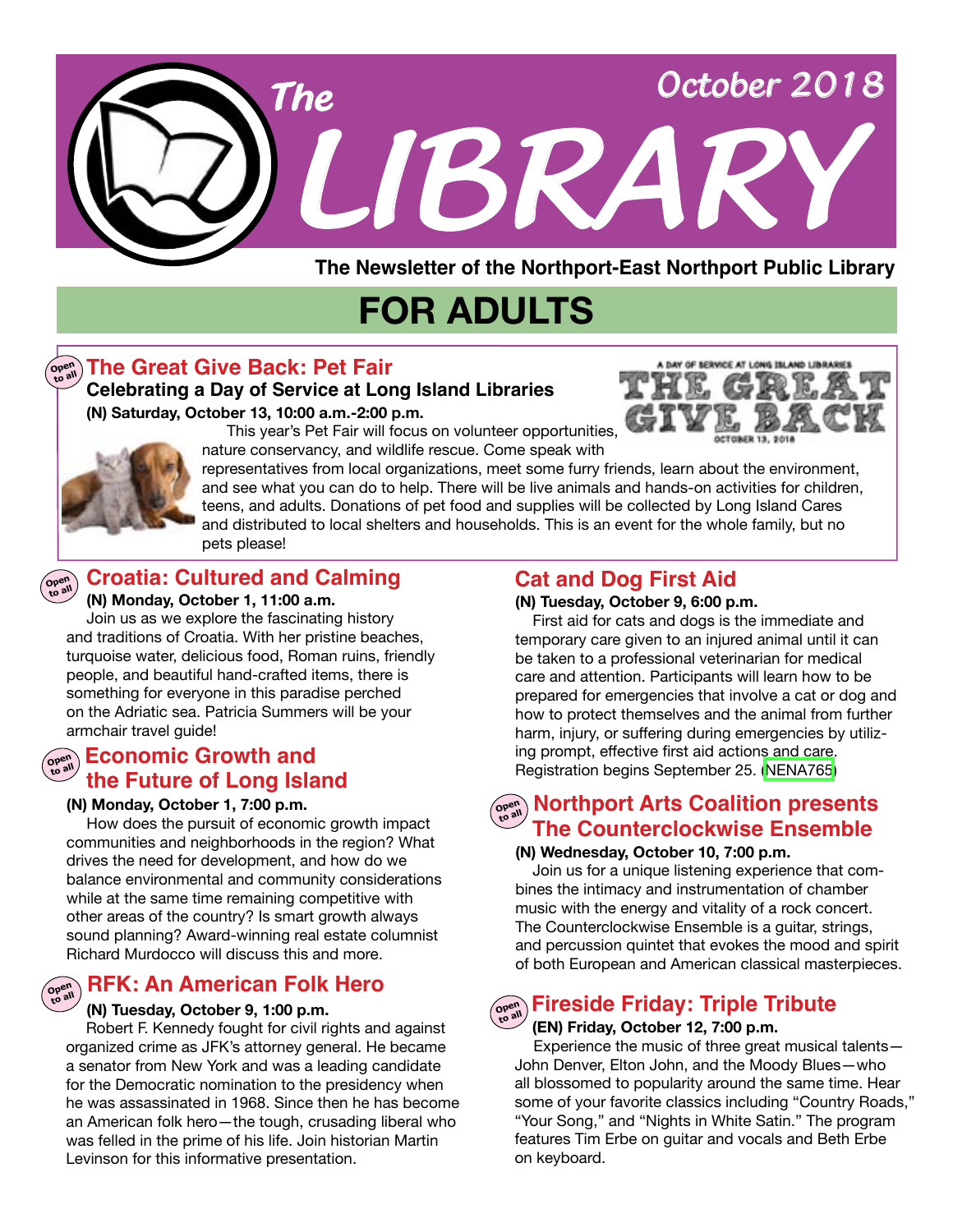## **FOR ADULTS**



**(N) Monday, October 15, 2:00 p.m.**

 The Barnes Museum in Philadelphia holds 3,000 masterpieces including Renoirs, Cézannes, Matisses, Picassos, and Van Goghs, as well as a myriad of decorative art objects. The collection has been praised for the singularity, boldness, and independence of Dr. Albert C. Barnes' vision. Join us on a virtual tour with Louise Cella Caruso as your guide.

## $\left(\begin{smallmatrix} \mathbf{C} & \mathbf{C} & \mathbf{C} & \mathbf{C} \ \mathbf{C} & \mathbf{C} & \mathbf{C} \end{smallmatrix}\right)$  Current Events in Perspective

Italy is comprised of 20 regions, each producing its own culinary treasures that define people's identities just as much as their dialects and traditions. Elena Florenzano will explore the history of spaghetti, and a regional recipe will be prepared and shared. A \$5 nonrefundable materials fee is due at the time of registration. Registration begins October 1. ([NENA771](https://search.livebrary.com/record%3Dg1085699~S43))

#### **(N) Friday, October 19, 6:30 p.m.**





## **FOR ADULTS**

#### **(N) Wednesday, October 24, 7:00 p.m.**

 Learn about the features and capabilities of iOS 12, the new Apple operating system. With iOS 12, iPhone and iPad become more powerful than ever. Bring your device and your questions. Registration begins September 24. [\(NENC268\)](https://search.livebrary.com/record%3Dg1085801~S43)

### **LinkedIn & Your Resume**

#### **(EN) Saturday, October 27, 10:00 a.m.**

Information specialist Arooj Chaudhry will demonstrate how to create a professional LinkedIn profile as a tool for job searches and networking. Bring your completed resume and your laptop to the class, or just observe and take notes. Registration begins October 5. [\(NENR158](https://search.livebrary.com/record%3Dg1085745~S43))



#### **(EN) Monday, October 22, 6:30 p.m.**

### **Open to all The Paul Effman Italian Show**

This positive, interactive workshop by career counselor Karen McKenna focuses on specific actions job seekers can take to significantly improve the effectiveness of their job searches. Numerous job search resources will be covered throughout the workshop. Registration begins October 1. [\(NENR157](https://search.livebrary.com/record%3Dg1085739~S43))

### **An Afternoon at the Barnes Museum: Open to all A Virtual Private Guided Tour**

### **Job Search Strategies**

### **Introduction to QuickBooks**

#### $\left(\begin{smallmatrix} \mathbf{p} & \mathbf{p} \\ \mathbf{p} & \mathbf{p} \end{smallmatrix}\right)$  **Places in the News: El Salvador (N) Friday, October 26, 7:00 p.m.**

#### **(N) Tuesday, October 2, 7:00 p.m.**

### **Italian Cuisine: Beyond Spaghetti and Meatballs**

 Learn the fundamentals of QuickBooks including creating a Chart of Accounts, understanding Items, Asset, Liability and Equity Accounts, creating invoices, and more. Prerequisite: basic accounting or bookkeeping skills. Registration is underway. ([NENC266\)](https://search.livebrary.com/record%3Dg1017275~S43)

### **Career Classes**

### **October is Computer Learning Month!**

 **(N) Sunday, October 14, 2:00 p.m.**  Musicians Paul Effman, Ilya Shteynman, Tom Beckner, and Roy Sparacino together with featured vocalist Anna Maria Villa will delight you with a performance of Italian favorites. Come and sing along!

 **(EN) Monday, October 29, 7:00 p.m.** 

### **Introduction to Microsoft Word Hands On**

 Learn the basics of word processing including creating a document, saving, editing, formatting, and more. Prerequisites: Computers 101 or equivalent. Registration begins September 24. [\(NENC270\)](https://search.livebrary.com/record%3Dg1085805~S43)

#### **(N) Thursday, October 25, 2:00 p.m.**

 Photoshop Elements is a photo editing and project tool that will help you create beautiful pictures, collages, books, slideshows, and more from your own photographs. For intermediate computer users. Registration begins September 24. [\(NENC269\)](https://search.livebrary.com/record%3Dg1085803~S43)

### **SeniorNet: Photoshop Elements**

 **(N) Thursday, October 18, 1:00 p.m.** Michael D'Innocenzo,

Distinguished Professor Emeritus of History at Hofstra University, will discuss significant national and international developments. All attending are welcome to share their views and pose questions.

### **What's New? The iOS 12 Operating System for iPhone and iPad**

#### **(N) Monday, October 22, 7:00 p.m.**

#### **Open to all Men's Health**

Dr. Ari Bergman of Northwell Health will provide an introduction to common urologic problems experienced by men as they age. Topics include urinary symptoms, prostate cancer, erectile dysfunction, and low testosterone. All questions are welcome, and an interactive discussion is encouraged.

 While the news is full of stories of migrants fleeing gang violence, very little time is spent on explaining how the situation got so dire that ordinary people would risk everything to get to safety. Learn more about El Salvador's background and what U.S. policy options are as political scientist Annelies Kamran, Ph.D. leads you on a brief tour of the country's history, politics, economics, and culture.

#### **Long Island Flute Choir Open to all**

 **(N) Sunday, October 28, 2:00 p.m.** This professional flute choir is made up of local flutists who are members of the Long Island Flute Club, Inc. This concert will be their 13th performance and will feature pieces by Hayden, Chabrier, Wetzler, Lombardo, and Cohen. Joining them for two combined pieces will be the Honors Flute Choir—students who received a 6A+ at NYSSMA in the spring of 2018.

#### **(N) Wednesday, November 7, 6:30 p.m.**

### **Recipes for a Spectacular Fall Season**

 Simply Creative Chef Rob Scott will be here to prepare a delicious seasonal menu. The demonstration and tasting will include pork tenderloin with a spiced cranberry relish, roasted acorn squash with walnuts and cranberries, and pumpkin pie cannoli. A \$7 nonrefundable materials fee is due at the time of registration. Registration begins October 17. [\(NENA774\)](https://search.livebrary.com/record%3Dg1085721~S43)

### **Intermediate QuickBooks**

 **(EN) Thursday, October 11, 7:00 p.m.** 

Learn additional features of QuickBooks including customizing for your business, transactions in modules, banking, reporting, and creating new accounts. Prerequisite: Introduction to QuickBooks or equivalent. Registration is underway. [\(NENC267\)](https://search.livebrary.com/record%3Dg1084686~S43)

#### **(EN) Monday, November 5, 7:00 p.m.**

#### **Mail Merge in Microsoft Word Hands On**

 Learn how to use the mail merge function in Microsoft Word to create labels, letters, holiday card mailings, forms, and envelopes for mass distribution. For intermediate computer users. Registration begins September 24. [\(NENC271\)](https://search.livebrary.com/record%3Dg1075107~S43)

### **Create Holiday Greeting Cards Hands On (N) Thursday, November 8, 7:00 p.m.**

 In this hands-on class you will learn how to copy a photo from your digital camera, edit the photo using an image editing program, and create a greeting card using your photo, specialty fonts, graphics, word art, and more. For intermediate computer users. Registration begins September 24. [\(NENC272\)](https://search.livebrary.com/record%3Dg1085807~S43)



#### **(N) Thursday, November 1, 7:00 p.m.**

A flash of lightning, a shout of "It's alive!" and a



lurch around the laboratory—Frankenstein's monster has come to life—but author and creator Mary Shelley would not have recognized it. How did this interpretation of the Frankenstein story come to be, and how did it

#### **Frankenstein: The Man and the Myth Open to all**

become so indelibly etched in our minds? Join presenter Gary Lutz and explore the origins and early evolution of Frankenstein's monster in print, on stage, and in film.

> Online video tutorials & training courses for all levels. Learn technology, creative, and business skills.



#### *Online and On-Demand Classes*

*Take free courses at any time on your computer, tablet, or mobile device. For more details visit nenpl.org or contact the Reference Desk.*



 Six-week online courses taught by expert instructors. Classes include computer applications, web design, and various technology subjects.

### **Opioid Overdose Prevention**

#### **( N) Tuesday, October 23, 7:00 p.m.**

LICADD will conduct training for all interested adults (16 years and older) on how to recognize the signs of an opioid overdose and administer Naloxone (Narcan). Registration begins October 1. ([NENR156](https://search.livebrary.com/record%3Dg1085740~S43)). *This program is cosponsored by the Northport-East Northport Community Drug and Alcohol Task Force.*

$$
\bigcirc
$$
 or

### **Volunteer Fair**

#### **(N) Tuesday, October 30, 4:00-6:30 p.m.**

Come to the Library's Volunteer Fair and speak with representatives from local organizations that are actively seeking volunteers. Participants will include New York Blood Center,

Pal-O-Mine Equestrian, Youth Directions & Alternatives, Rotary Club of Northport, SeniorNet, and more.

### **Computer Class for Teens Only**

**See the Teen section (page 5) for details**.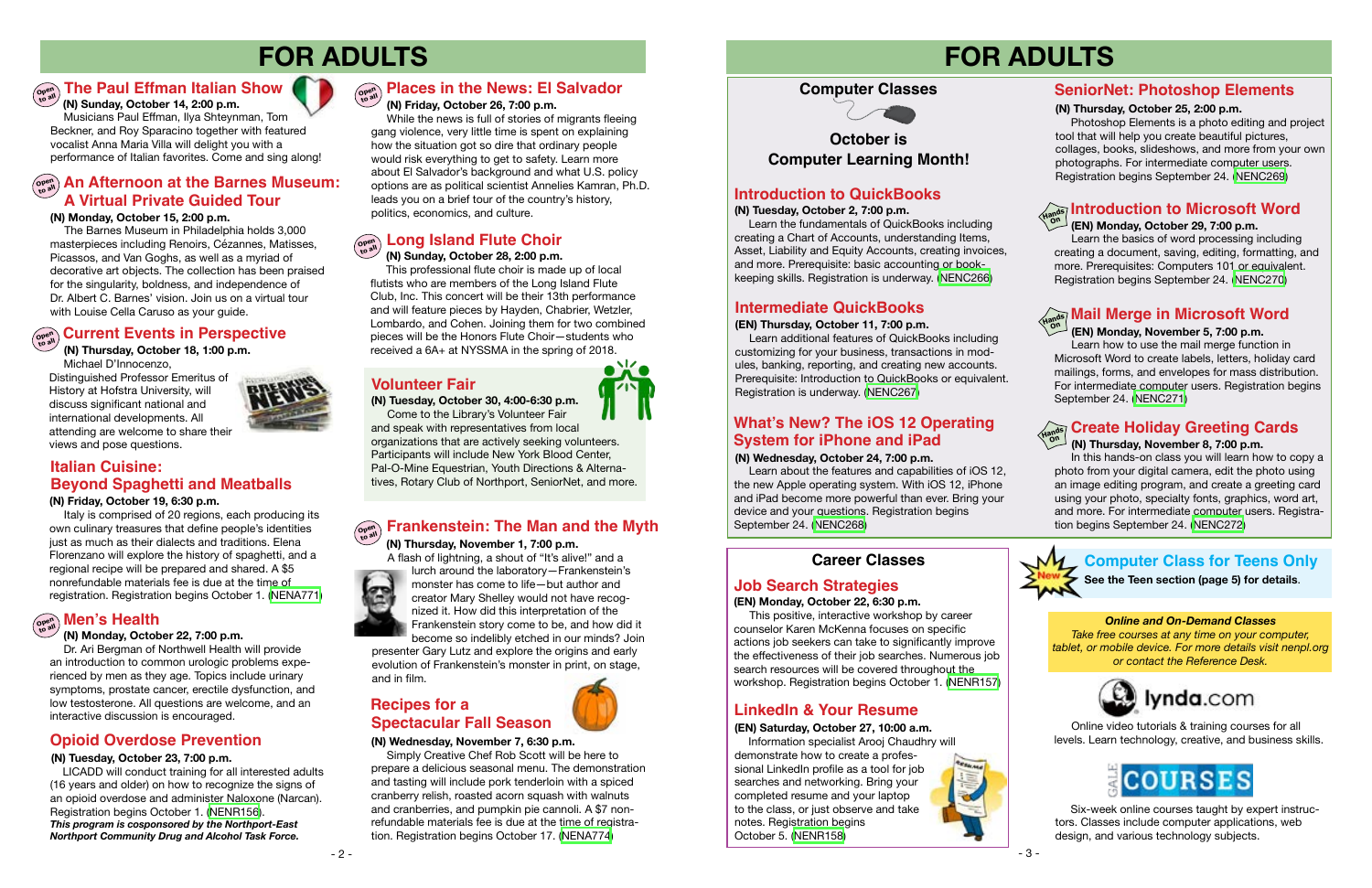## **FOR TEENS**

**Registration for the following Teen Programs and Volunteer Opportunities begins October 2.**

**(N) Friday, October 12, 7:00-8:30 p.m.** Come join our monthly Friday night teen program where we try different snacks and drinks from around the world. This month we will sample fall-inspired snacks! [\(NENY376\)](https://search.livebrary.com/record%3Dg1085537~S43)

#### **(N) Friday, October 5, 7:00-8:30 p.m.**

 If you love Nintendo, you will not want to miss this monthly meet up. We will discuss Nintendo games new and old, make fun gamer crafts, and participate in gaming competitions for prizes! This month we celebrate the *Legend of Zelda*. ([NENY374\)](https://search.livebrary.com/record%3Dg1085528~S43)

#### **Teen Volunteer Opportunities**

*Open to students in grades 7-12* You may choose one volunteer opportunity in addition to Teen Advisory Board.

*You may choose one session:* **(N) Saturday, October 13, 10:00 a.m.-12:00 p.m.** [\(NENY382](https://search.livebrary.com/record%3Dg1085711~S43)), **or 12:00-2:00 p.m.** ([NENY383](https://search.livebrary.com/record%3Dg1085713~S43))

Please note: These courses promote safe driving and help participants maintain *their driving skills. Check with your insurance company about the specific premium and point reductions available to you.*

 Assist children as they create cat toys that will be donated to a local animal shelter.

### **Crafty Teens**

- 4 -

Fee: \$20 for AARP members (\$25 for nonmembers) payable to AARP by check or money order only at registration.

#### *Uncle Drew* **Fridays, (N) October 19, and (EN) October 26, 2:00 p.m.**

Desperate to win the Rucker Classic street ball tournament in Harlem, Dax stumbles upon the legendary Uncle Drew and convinces him to return to the court one more time. Rated PG-13. 103 minutes.

Fee: \$20 for AARP members (\$25 for nonmembers) payable to AARP by check or money order only at registration.

### **Friday Movies**

### *Ocean's 8*

**Fridays, (N) October 5, and (EN) October 12, 2:00 p.m.** 

> **(N) Thursday, October 4, 7:00 p.m.**  Our nonfiction group will discuss *Paper: Paging Through History* by Mark Kurlansky.

Debbie Ocean gathers a crew to attempt an impossible heist at New York City's yearly Metropolitan Museum of Art gala event. Rated PG-13. 110 minutes.



**AZEANTS** 

*Closed captioning will be displayed.*

## **FOR ADULTS**

### **Defensive Driving**

### **Teen Writers Workshop The Great Give Back Volunteers:** a<sub>rge</sub> The Great Graphy

### **AARP Smart Driver Course**

#### **(N) Saturday, October 6, 9:30 a.m.-4:00 p.m.**

Applications are currently available at both library buildings. Fee: \$36

#### **(N) Saturday, November 3, 9:30 a.m.-4:30 p.m.**

Registration begins October 13 at the Northport Library only. [\(NENA775](https://search.livebrary.com/record%3Dg1085723~S43))

**(EN) Mondays, November 19 & 26, 7:00-10:00 p.m.** Applications will be available at both library buildings beginning October 29. Fee: \$36

#### **(N) Tuesdays, October 16 & 23, 1:00-4:00 p.m.**

Registration begins September 25 at the Northport Library only. ([NENA768](https://search.livebrary.com/record%3Dg1085744~S43))

## *Book Groups*

**(N) Monday, October 29, 7:00 p.m.** The group will discuss *The Wonder* by Emma Donoghue.

**(N) Thursday, October 11, 2:00 p.m.** The group will discuss *Before We Were Yours* by Lisa Wingate.

*Copies of the discussion books are available at the Northport Library Circulation Desk.* 

#### **Truth Be Told**

### **Novel Ideas**

### **Page Turners**

### **Short Story Central**

**(N) Tuesday, November 6, 7:00 p.m.**

 Stories for the November meeting will be available for pick-up at the Northport Circulation Desk beginning October 1.

### **Snack Around the World: Fall-Inspired Snacks and Candy**



#### *Open to students in grades 8-12* **(N) Friday, October 5, 7:30-8:45 p.m.**

 Do you love to write? Join fellow writers to discuss your ideas and get feedback on your work. New members are welcome. ([NENY375](https://search.livebrary.com/record%3Dg1085530~S43))

### **Nintendo Night:** *Legend of Zelda* **Celebration**

#### **(N) Saturday, October 13, 1:00-2:00 p.m.**

 Make a dog pull toy from a recycled t-shirt and earn one hour of volunteer time.

### **Teen Advisory Board**

#### **(N) Monday, October 15, 7:00-8:00 p.m.**

 Join SCPD Officer Wustenhoff for this informative lecture on how to stay safe using the Internet in your home, school, and community. You will be given an arsenal of ideas on how to make yourselves as safe as possible. There will be a brief question and answer session at the end of the program. ([NENY384\)](https://search.livebrary.com/record%3Dg1085625~S43)

**(N) Thursday, October 18, 6:45-8:00 p.m.** Earn volunteer credit and help children learn how to play chess. A basic knowledge of the game is required for all volunteers. [\(NENY385](https://search.livebrary.com/record%3Dg1085671~S43))



#### **Chess Club Volunteers**

#### **(N) Sunday, October 21, 1:30-3:30 p.m.** Assist young children and their families as they create their own puppet. ([NENY386\)](https://search.livebrary.com/record%3Dg1085674~S43)

### **Puppet-Making Volunteers**

 The Northport-East Northport Public Library is joining libraries and schools around the country to celebrate Teen Read Week. This year's theme is *It's Written in the Stars: READ*, which encourages teens to think and read outside the box, as well as seek out fantasy, science fiction, and other out-of-this-world reads. Plan a visit to the library for your

reading materials.

Refere We Were Yax



**(EN) Tuesdays, October 2, 9, 16, 23, 30, November 6, 13, 2:30 p.m.** 

This telenovela, or Spanish soap opera, immerses you in an entertaining story while viewing everyday situations with native speakers. It also introduces the cultures, accents, and dialects of Mexico, Spain, Argentina, and Puerto Rico. Registration is underway. ([NENR155\)](https://search.livebrary.com/record%3Dg1084621~S43)

### **Destinos: Introduction to Spanish**

#### **(EN) Fridays, October 5, 12, 19, 26, November 2, 9, 16, 7:00 p.m.**

Learn Spanish with this entertaining and awardwinning interactive video drama produced by the BBC. Each week will be filled with intrigue as participants go on a mysterious adventure throughout different parts of Spain. Registration is underway. ([NENR154\)](https://search.livebrary.com/record%3Dg1084622~S43)

### **Mi Vida Loca**

**Language Learning**

PAPER **WALK** 

#### **(EN) Wednesdays, October 10, 17, 24, 7:00 p.m.**

Develop your English vocabulary, grammar, reading, and pronunciation with this friendly English conversation group. Registration begins October 1. ([NENR160](https://search.livebrary.com/record%3Dg1085715~S43))

### **Dynamic English**

**(EN) Wednesday, October 10, 10:00, 10:30, 11:00, or 11:30 a.m.** ([NENA772](https://search.livebrary.com/record%3Dg1085724~S43)) **(N) Tuesday, October 16,**

 **9:30, 10:00, 10:30, or 11:00 a.m.** [\(NENA773\)](https://search.livebrary.com/record%3Dg1085744~S43) A volunteer from the Health Insurance Information,

Counseling, and Assistance Program (HIICAP) will answer questions one-on-one about Medicare and supplementary insurance by appointment. Registration begins October 1.

### **Medicare Counseling**

*You may choose one session per date:* **(N) Wednesday, October 3, 5:30, 6:00, 6:30, or 7:00 p.m.** [\(NENY378\)](https://search.livebrary.com/record%3Dg1085612~S43) **(N) Wednesday, October 17, 5:30, 6:00, 6:30, or 7:00 p.m.** [\(NENY379\)](https://search.livebrary.com/record%3Dg1085620~S43)

 Take a break and play the new, suspenseful Nintendo Switch game "Hello Neighbor."

### **Wednesday Night Gaming: "Hello Neighbor"**



#### **(N) Wednesday, October 24, 7:00-8:00 p.m.**

 Our philosophy club is a great opportunity for teens to delve into life's big questions in an enthusiastic atmosphere of free thinking, energetic exchange, and unique perspectives. Food for thought (refreshments) will be served. Newcomers are always welcome. ([NENY380](https://search.livebrary.com/record%3Dg1085539~S43))

### **Socrates Café**

**(N) Thursday, October 25, 7:00-8:00 p.m.** Join the Baking Coach and decorate and devour some delicious brownies. ([NENY381\)](https://search.livebrary.com/record%3Dg1085611~S43)



### **Monster Brownies**



## **(N) Monday, November 5, 7:00-8:00 p.m.**

**Introduction to Microsoft Excel for Teens** 

 Learn the basics of this popular spreadsheet program including creating, editing, and formatting worksheets, formulas, and more. For teens only. [\(NENY377\)](https://search.livebrary.com/record%3Dg1085667~S43)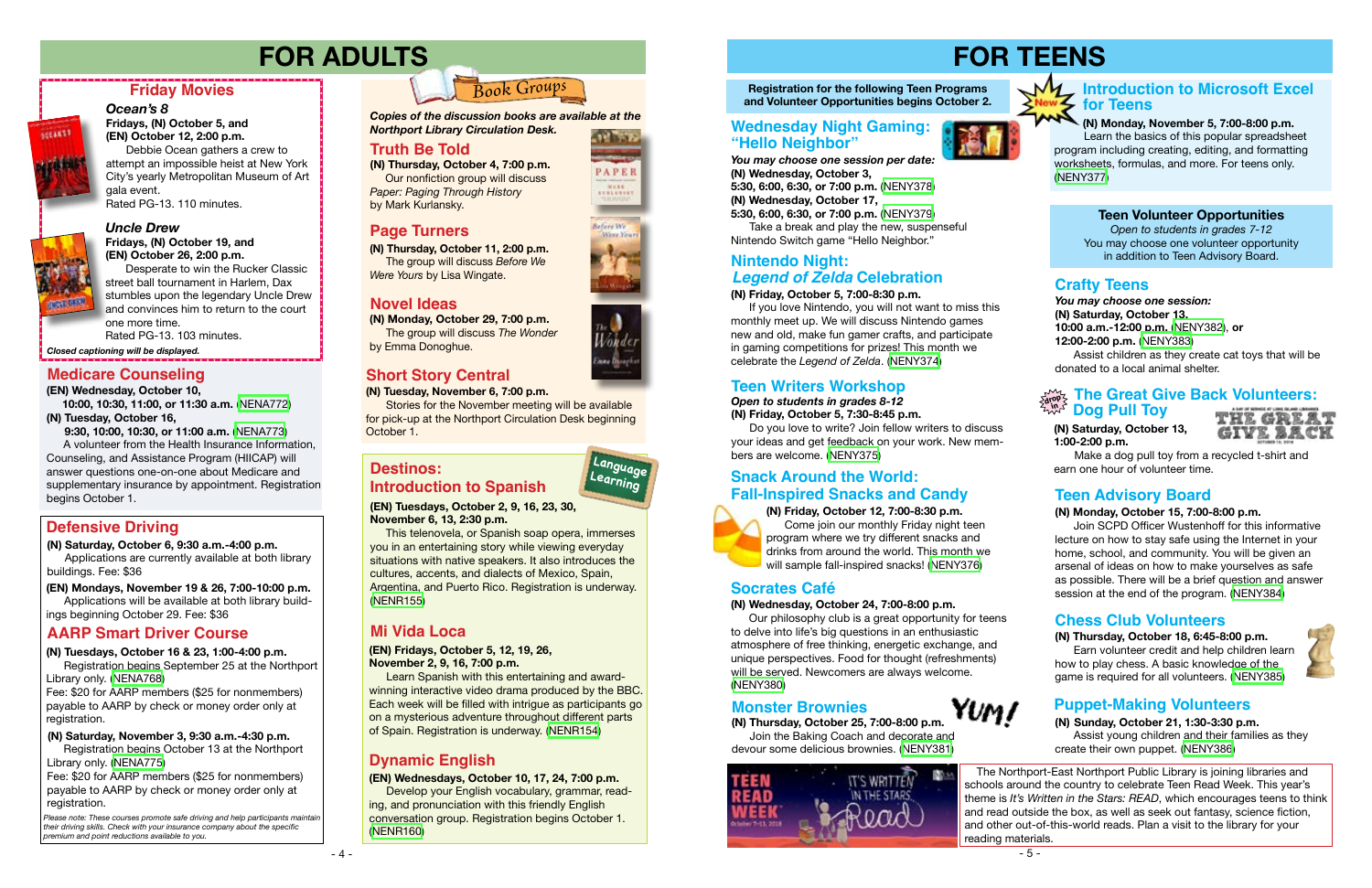#### **(N) Tuesdays, October 16, 23, 30, 10:00 am.**

*Children 2-5 years with adult; siblings welcome* You and your child will enjoy fun and educational activities designed to encourage early reading, math, and school readiness skills and also create a craft. (60 min.) ([NENJ543](https://search.livebrary.com/record%3Dg1085234~S43))

#### **Sing and Play**

#### **(EN) Mondays, October 15, 22, 29,**

 **10:00 a.m.** [\(NENJ541\)](https://search.livebrary.com/record%3Dg1085618~S43) **or 11:00 a.m.** ([NENJ542\)](https://search.livebrary.com/record%3Dg1085581~S43) *Children 1-3 years with adult; siblings welcome* Sing songs and rhymes while using scarves, bells, balls, and hoops that engage children in musical and physical activity to reinforce early literacy skills and foster a love of language. (30 min.)

## **FOR CHILDREN**

**Registration for the following Road to Reading series programs begins October 4. (***One series program per child please***)** 



## **drop in Calm, Cool, and Connected**

### **Time for Tots**

### **Monster Mash Breakout**

**(N) Tuesday, October 16, 4:00 p.m.**

*Children in grades 3-5*

 Children will work together to solve a series of interconnected puzzles in this Halloween-themed version of the popular escape room game. (45 min.) Registration begins October 4. [\(NENJ550\)](https://search.livebrary.com/record%3Dg1084649~S43)

#### **(N & EN) Fridays, October 5, 12, 19, 26, 10:00 a.m.**

*Children birth-5 years with adult; siblings welcome* Stop by for this drop-in storytime. We will read stories, sing songs, share rhymes and fingerplays, and have fun in this interactive program for families. (30 min.)

## **drop in Books a Poppin'**

# **FOR CHILDREN**





**(N) Tuesday, October 23, 4:00 p.m.**

*Children in grades 3-5*

#### **drop in Newbery Club**

 Children will enjoy learning simple mindfulness and relaxation techniques. Stress-reducing exercises help kids focus, develop better study habits, prevent boredom, and build self-esteem. (45 min.)

 **(N) Monday, October 29, 7:00 p.m.**



**Create a seven-inch round** personal pie with a yummy black

*Children in grades 4 and up* The club meets monthly through January 2019 when an election is held to determine which book the members think is the best of the year. This month club members will be discussing Newbery contender *The Truth as Told by Mason Buttle* by Leslie Connor. New members are always welcome. (60 min.)

 The Northport-East Northport Public Library is participating in an exciting and ongoing program that is part of a national initiative: **1,000 Books Before Kindergarten**. The goal of this program is to encourage parents and caregivers to read and share books with their infants, toddlers, and preschoolers. Sharing books with children is enjoyable and promotes a lifelong love of reading.

 **1,000 Books Before Kindergarten** is available to all Northport-East Northport Public Library cardholders with children birth through five years (not yet in kindergarten). Please contact the Library for more information.





*Children in grades K-5; adults and siblings welcome*  Come into the Children's Room anytime during the



 **(N) Saturday, October 13, 10:00 a.m.-2:00 p.m. in**

> Kids become the mice in the beloved Ellen Stoll-Walsh book and discover how primary colors make all the colors in the



Library's Great Give Back Pet Fair to create cat treats for local pet shelter animals.

#### **Chess Club drop**

**(N) Thursday, October 18, 7:00 p.m.** *Children in grades 2-6* **in**

 Chess teaches children foresight, helps to expand self-confidence, and sharpens their ability to focus. All skill levels are welcome, but a basic knowledge of the game is required. (45 min.)

*Stop by the Library and pick up the October bookmark by Julia Anderson. A reading list compiled by Children's Librarians is on the back.*



#### **The Bookmark Spot**

### **Spider Web Pizza**

**(EN) Friday, October 26, 5:00 p.m.** *Children in grades 2-5*

olive Halloween spider to take home to bake and eat. (60 min.) Registration begins October 12. [\(NENJ555\)](https://search.livebrary.com/record%3Dg1085550~S43)

#### **(N) Wednesday, October 31, 10:00 a.m.**

#### **Halloween Parade drop in**

 *Children birth-5 years with adult; siblings welcome* Join us for a festive Halloween storytime featuring spooky tales and silly songs and dances. We will finish with a parade and a special holiday souvenir. Don't forget to wear your costume! (45 min.)



 Thanks to our generous and caring patrons, many children in need started school with a new backpack filled with school supplies distributed by Family Service League.

#### **(N) Thursdays, October 25, November 1, 8, 10:00 a.m.**

*Children 2-4 years with adult; siblings welcome* Stories, music, and movement, along with mindful play, will help your child learn skills to develop a positive and confident outlook. (45 min.) [\(NENJ544\)](https://search.livebrary.com/record%3Dg1084653~S43)

### **Storytime Stretch**

 **(EN) Tuesday, October 9, 7:00 p.m.** *Children birth-5 years with adult;*

*siblings welcome* Get your body moving in this

#### **Pajama Storytime drop in**

evening family storytime. Enjoy action rhymes and songs, as well as stories! (30 min.)



 **(N) Wednesday, October 10, 10:00 a.m.**  *Children 1-4 years with adult; siblings welcome*

 Children learn to use their minds as well as their muscles while having fun building with various

blocks and playing with other children. (45 min.)

### $\frac{1}{\deg \Phi_{\zeta}}$  Pet Shelter "Give Back" Craft

### **drop in Block Party!**

### **Puppet Making with Mr. Mouse**

#### **(N) Sunday, October 21, 2:00 p.m.**

*Children 3 years and up with adult; siblings welcome*



 Kids will enjoy helping Mr. Mouse solve his pumpkin problem in a delightful puppet show and create their own puppet to take home. (60 min.) Registration begins October 3. [\(NENJ552\)](https://search.livebrary.com/record%3Dg1084651~S43).

### **Paws to Read**

#### **(N) Monday, October 22,**

 **6:30, 6:45, 7:00, or 7:15 p.m.** *Children in grades 1-5*



 Dogs are great listeners and provide a calming environment for kids to read aloud. Fetch a good book and sign up for a 15-minute reading session with a certified therapy dog. Registration begins October 4. ([NENJ553](https://search.livebrary.com/record%3Dg1084652~S43))



**(EN) Saturday, November 3, 10:00 a.m.** *Children 4-5 years; independent*

### *Mouse Paint* **Dynamic Kids Movement Class**

world. The "mice" will mix and stir their way through this fun and creative class using parachutes, giant tubs, ribbon sticks, props, and more. (45 min.) Registration begins October 12. [\(NENJ558](https://search.livebrary.com/record%3Dg1085572~S43))

### **Critter Crafts**

#### **(N) Tuesday, November 6, 3:00 p.m.**

*Children in grades K-2* **Enjoy making both a toucan** and a panda that can clip onto your backpack or notebook. (45 min.) Registration begins October 12. ([NENJ559](https://search.livebrary.com/record%3Dg1085654~S43))